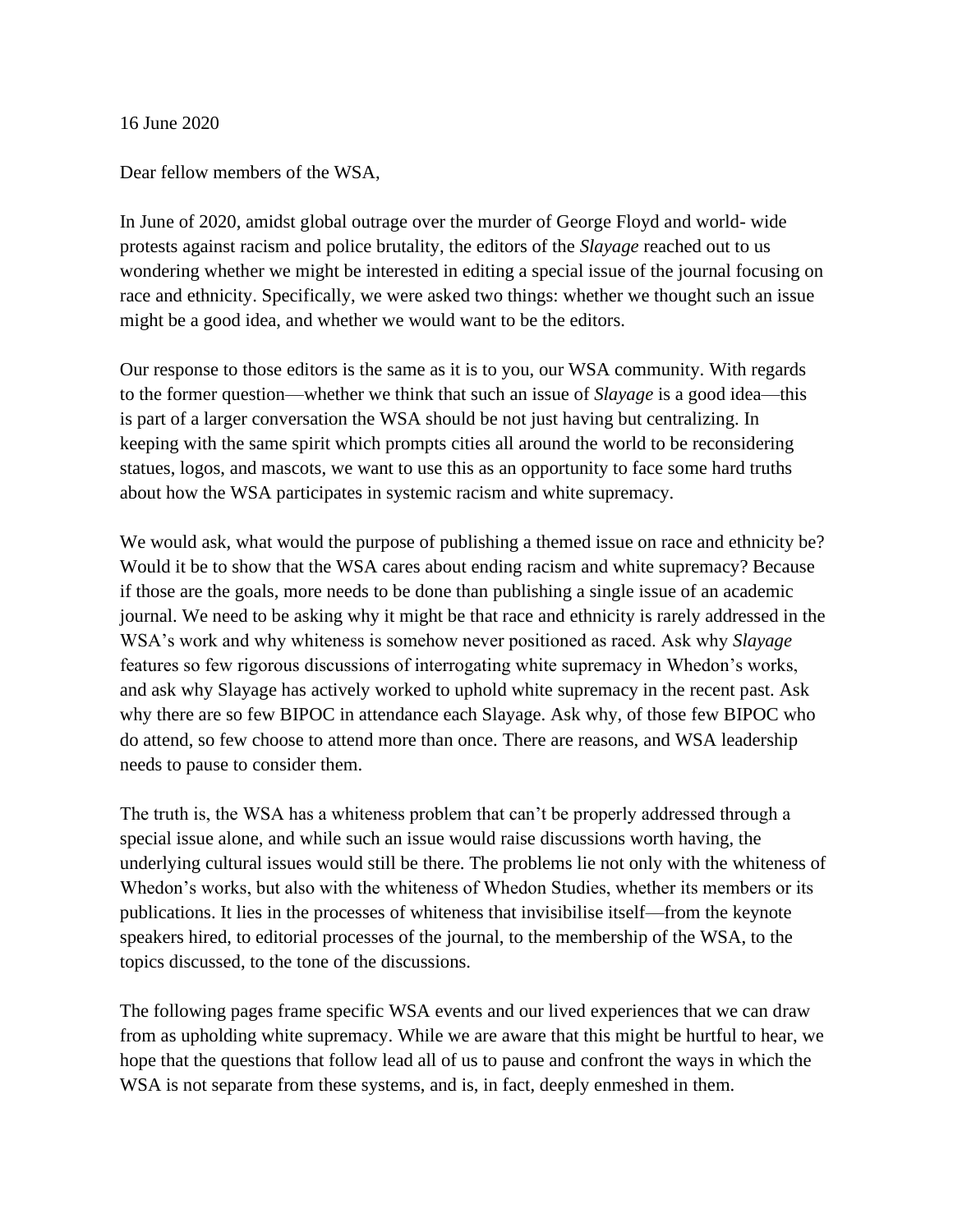$*$   $*$ 

Many of these issues are ones we have raised previously with the WSA, though we have struggled to have them noticed. Much as we care for the community itself, the

WSA is exclusionary, and it is something we have both struggled to reconcile ourselves with as we see the toll it takes on certain members. Before we see more people fall away, or before we fall away ourselves, we ask once more for this reckoning.

It is important to note that there is a difference in naming problems in Whedon's work (which may sometimes be an issue in itself) and problems within the WSA. On the one hand, the WSA names itself as committed to change, but on the other, it often reproduces the structures it intends to critique. Many of us have been the target of enough overt or unintentional microaggression that we know this is a more systemic problem than any single individual. An easy example of this is the WSA's emphasis on kindness. Kindness has long been weaponised as a system of tone policing for people of colour, and it is telling that during several discussions of race and racism, the WSA's emphasis on kindness has been one that penalises those that need this kindness most. Often this is bookended in how one is simply taking something "the wrong way" or "bless your heart" when oppression is named. On the one hand, scholars of colour face this in almost any academic circles of this nature; at the same time, it is deliberately pushing them out the door, whether this is intended or not.

By insisting that everyone be "nice" and constructive with criticism, the WSA fails to leave open space for anger from anyone marginalised whose humanity is being called into question as though it is up for debate. For example, at Slayage in California in 2014, more than one person asked Samira why she was so opposed to reading the Hulk (a white man coded with anger issues) as a person of colour and how his presence in a Kolkata Indian slum (incredibly falsely depicted) wasn't hugely problematic from a cultural/ national/ racial hierarchy perspective. During the same conference, a white woman in the audience asked if people of colour shouldn't be grateful that they were now included in Hollywood, that she saw nothing wrong in most people of colour being demonised by these productions. At each stage it is impossible not to note that the context of politeness within the WSA does not position the racist remark as an infraction, but rather positions the naming of racism as impolite.

During EuroSlayage in 2016, we sat through a paper that compared Nikki Wood's coat to the skin Hercules took from a lion. And when placed in those situations, people of colour have to so carefully frame their responses so as to educate but not offend. Samira noted that it was impossible not to be conscious that she wasn't *allowed* to be obviously angry, even though we had to sit through hearing that, because Whedon Studies prides itself on being nice no matter what. She wasn't allowed to be angry, to be genuinely and visibly hurt by the idea of a Black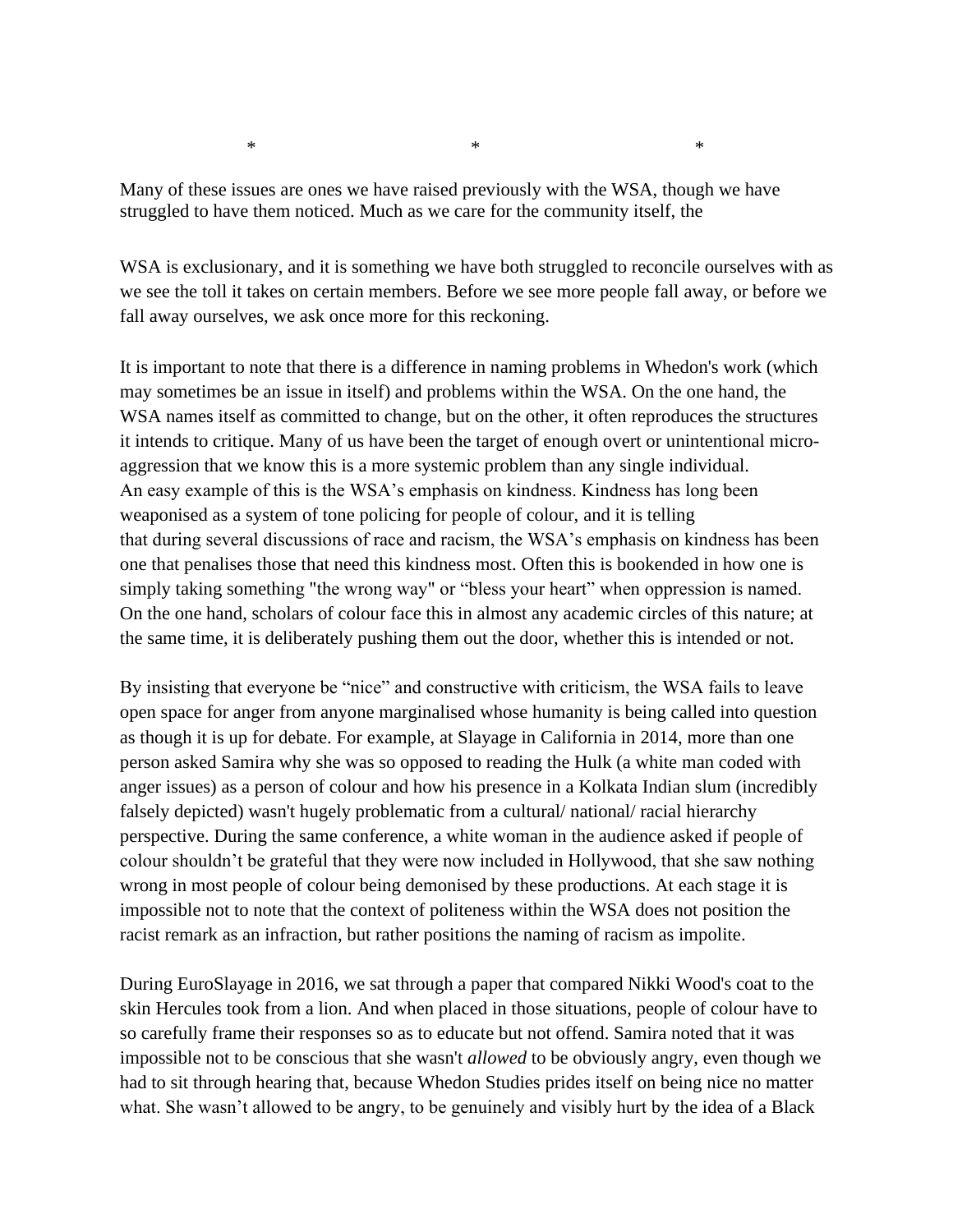woman dehumanised in this manner. But that sort of niceness also allowed those concerns to be dismissed, and the conversion became about the politics of civility in audience comments rather than the racism of equating Black characters with animals and rejoicing in their demise.

When the early draft of the conference report for EuroSlayage was being framed, those issues or the discussion that followed weren't mentioned, despite the provision of a summary of the paper. It did not mention audience pushback at all, nor did it reckon with the racist content of the presentations. Instead it normalised the argument's racism by not finding it worth comment at all. The implicit message communicated by this action was that safe spaces would tolerate racism and never name it as such.

Samira knows this, as she acted as a stand-by reporter to fill in (and therefore was on the email chain before it was published) and had to bring it up again. When pushing back against the erasure of naming racist content, she offered the fact that any young academics reading the WSA conference report to discover if *Slayage* is a safe space for them may see the unchecked racism being touted as scholarship and conclude it is *not* a safe space for them. However, what went unnamed was her own hurt and anger at racist scholarship being enabled yet again alongside of the erasure of her labour—moreover, labour she had provided "nicely" under trying circumstances. Yet again, she had to be constructive when explaining why the dehumanisation of Black women could not be allowed to stand without response, while wondering herself why those that had so willingly admitted that it was wrong would not only dismiss this knowledge, but enable its propagation.

We have to wonder what else might have been allowed to pass had we not been present—in the conference, in the email chain, in this space. Within the WSA, niceness, constructive criticism, and a woman of colour teaching a white woman—all of these failed to account for the woman of colour herself. The person writing up the report within these contexts understood that in that situation, a priority was not to hurt the white presenter's feelings and their learning, but it took no account or priority of the fact that at least three scholars of colour were in the audience of that panel, that people of colour might read this report and be hurt as well, or that they were part of a process of actively erasing the work of a woman of colour defending against the dehumanisation of Black womanhood. Intentional or not, this is white supremacy.

This wasn't facilitating learning; it was being nice to a presenter by dismissing a very carefully framed and non-aggressive point made about their paper using racist comparisons. The question of who people are being nice to within these structures and hierarchies is integral to this. This is the difference for us as well between the single person (the presenter), the group (the audience who did not point this out until a woman of colour hurt by this ideation had to), and the institutional power of the WSA (who were putting out the report while erasing or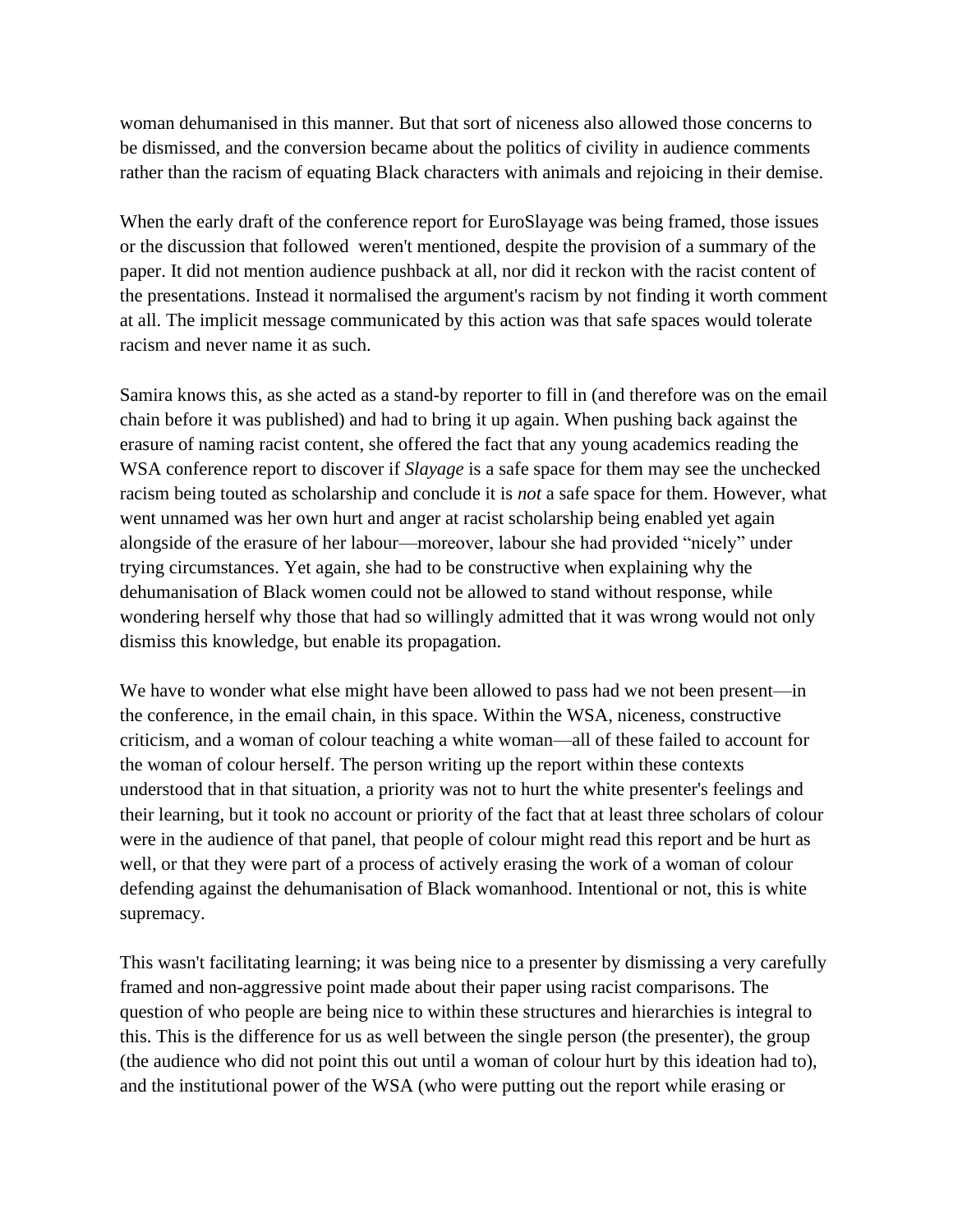defanging that objection). It also made clear who this report was for, and it was not for everyone: it was for white people.

The same panel included a paper on Drusilla and queerness that did not account for how this theorisation of white queerness as described included an extended section on the killing of Kendra, one of the few Black women on the show. Samira noted during the panel that any discussion of this scene solely as empowering erased the racial undertones present (on which there is pre-existing work by Lynne Edwards) and refused to consider the realities of how white queerness in that scene preyed on Black womanhood. She noted that the paper's reading, framed as it was, refused to acknowledge its own raced bias towards whiteness.

At the time, she was assured by both the panelist and those that knew them that this was something they would reconsider. The paper has since been published in *Slayage* without the reconsideration of this aspect, despite both editor and author present at the time having specifically assured Samira that they would take account of her note (an assurance which never resulted in action). In the erasure of work that calls out the dehumanisation of Black women in particular (and people of colour more broadly), in the refusal to reconsider even within the preconditions of "niceness" and constructive criticism, is this not, inevitably, the systems of white supremacy? As the very basic labour of naming racism is erased, at what point could antiracism even begin? How are scholars of colour in these contexts expected to trust that their labour will not be wasted, leading them to acknowledge that the space does not want them, is actively not listening while providing a performance of acknowledgement? Is this not making clear that this space is not for them: a space that does not care that they named dehumanisation and chose to proceed regardless?

We must pause to question: how many people did that paper go through who either did not see this or chose not to address it? How many of them were in that room when racism was named? How many felt like this was something that didn't matter because they had the privilege for this not to impact them personally? Ask as well, what happens when people of colour no longer bother to name these incidents because they number too many and nothing has changed, when they decide they should reserve their strength for somewhere they can be heard, when they choose instead to leave, exhausted and resigned. This is a reality the WSA has to acknowledge and grapple with if it truly plans to engage with the realities of Juneteenth or #BlackLivesMatter, or systemic whiteness.

This is not a single incident. Samira has noted numerous incidents wherein she has pointed out places in papers that require racial analysis during requested peer review, only to have few—if any—of these comments addressed in the final copy. When questioning this, she has been told that it wasn't seen as essential to the paper in its current form. Again, intentional or not, this is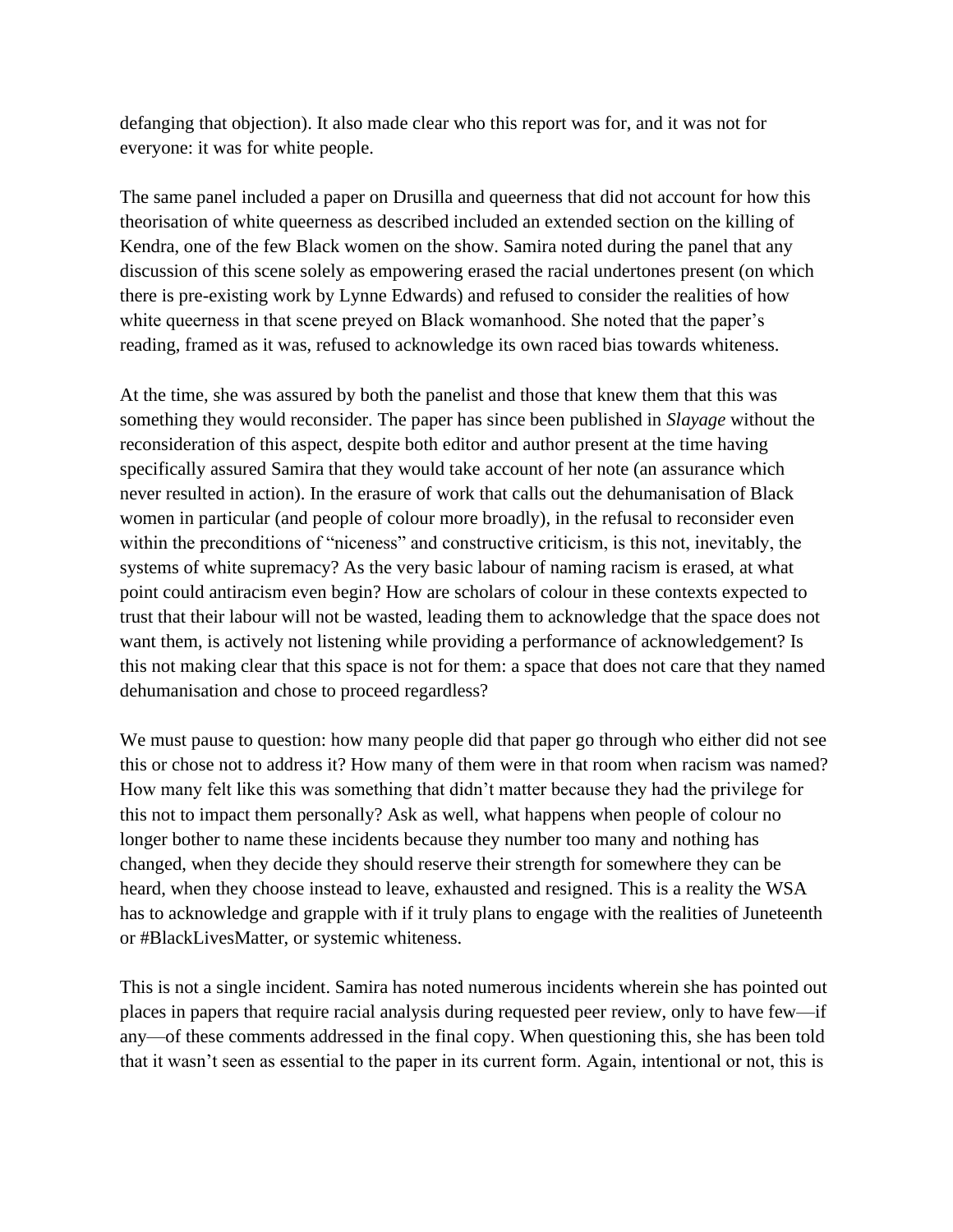the work of white supremacy. Whiteness is not named in those papers, but exists in its every space: from its contents, to the systems of its production and publication.

We know full well that a defensive response to this will suggest that Samira (or indeed, any scholar of colour) will use this to insist her ideas are added to everything; our response is that this, too is white supremacy in action. There is the implication that her unpaid labour in carefully laying out the very basics of postcolonialism or critical race theory—fields that are vast, complex, and well established—being seen as no more than a mobilisation of her identity rather than a learned and honed academic skill. There is the implication that her unpaid labour in an anonymous peer review that earns her no public acknowledgement can be dismissed simply by the claim of identity. Whether acknowledged or not, this is white supremacy in action. If defensive readers cry reverse racism, we would note that this is not only a false myth but a refusal to see how deeply a refusal to name race is entrenched in white world views. If defensive readers fear this is making things "political," then we would point out that everything is always already political.

Ask again, how many other authors, peer reviewers, and editors are contextualising race in papers seen as not explicitly about race? How many papers refer to feminism without acknowledging that it's white feminism being discussed? If we are in a moment acknowledging how deeply race is enmeshed in our everyday, does this not cause us to pause and reconsider?

These are a few examples. We have many. Too many, in fact, for us to easily dismiss as just a single person or a single event. We are entrenched in it, and addressing this entrenchment isn't easy. And even there, we can see white supremacy at work. Was it not, for a while at least, an inside joke of sorts that "Samira is so cute when she's angry?" As a result, when Samira has been publicly angry and ranted, people have positioned this as entertaining rather than contextually defensive: a way to articulate hurt while preserving herself within spaces of systemic whiteness. We ask that you pause and consider how often this is something that people of colour have had to do to ensure their inclusion and survival. We ask that you pause and consider how often this notion of entertainment has been used to dismiss the underlying anger and hurt, leaving only the performance for consumption.

As we push for scholars of colour to join the WSA, we need to engage with the realities of what this space means for those people. We are asking younger, less established and less connected scholars to occupy a space wherein speaking up against the status quo carries a variety of punitive measures. We are asking them to shoulder a burden alongside all the other concerns they have. Scholars of colour across a range of fields have noted that speaking against racism has seen them labelled "difficult", their work less recognised or dismissed, their ability to make and use academic contacts at conferences diminished, and potentially their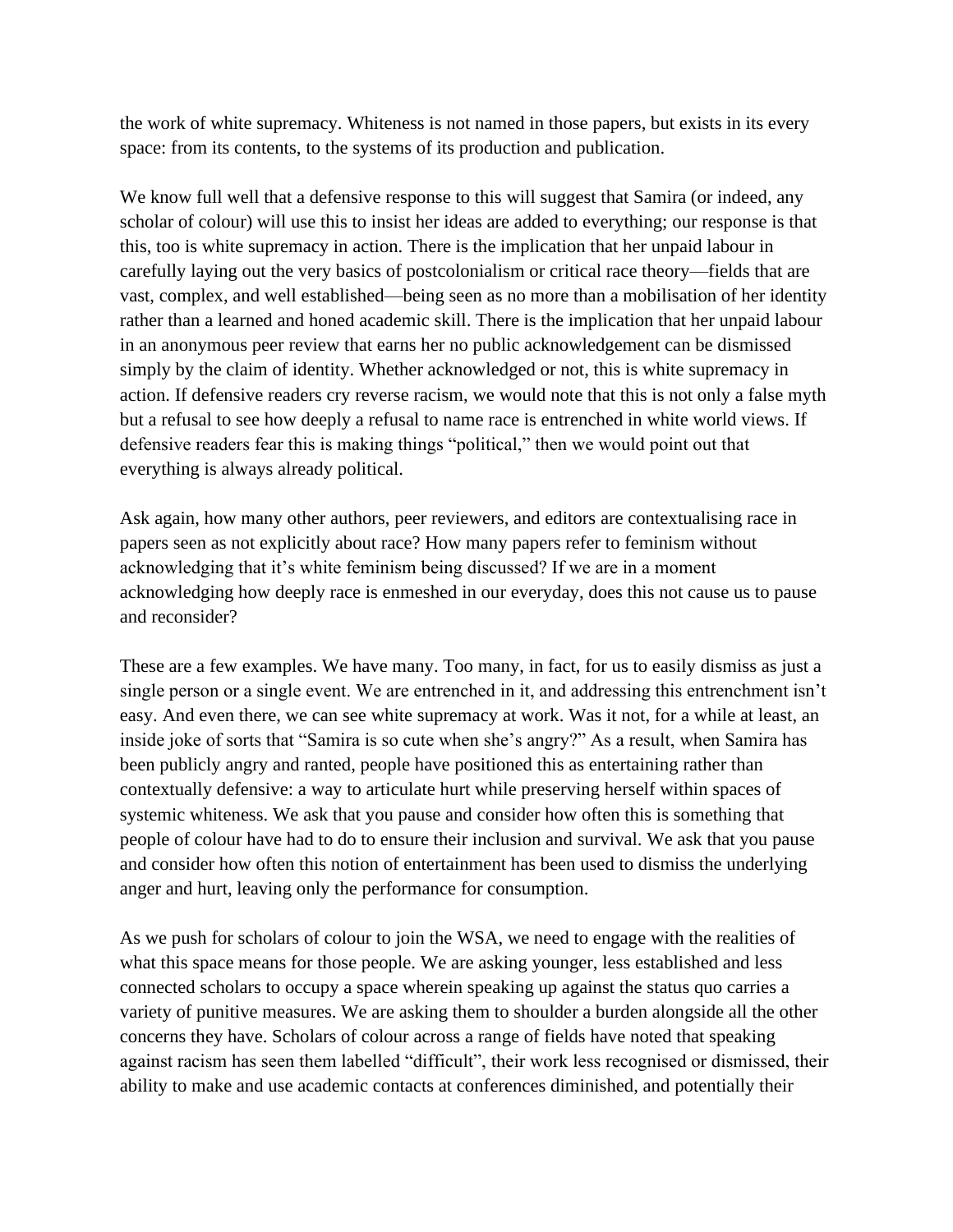own academic joy diminished as well. Forcing oneself through the constant crisis management of white anxiety masquerading as objectivity is exhausting, and it affects academic output. All of these are facts.

It is actively harmful to ask people of colour, or those marginalised in a variety of ways, to have to do the equivalent of education, or of displaying their metaphorical wounds over and over to make evident that these are truths, and many may feel discomfort at the idea of having to do this publicly only to be dismissed or condescended to—which is what has been the majority result so far. Those who do want to change will have to reckon with this as well that to stand with people of colour, and Black people of marginalised genders in particular, will require that they educate themselves rather than assume that someone hurt by inaction will trust them to address it. This trust is earned, and currently the WSA does not have it.

We raise these issues not only so more people become aware of them, but because we are deeply indebted to and invested in these communities. These are our friends, our peers, and our spaces. We put in the very best parts of ourselves in the hope that we enrich these. But we cannot pretend anymore that these spaces are not harmful and hurtful. It is telling that much of this letter comes from an email that Samira wrote in 2017, tired and willing to accept the destruction of these personal and professional relationships if only to finally name racism and have this pain and anger acknowledged. It is 2020. So little has changed that the email still stands.

The reason we have struggled to articulate this here is not because we do not think people want to be inclusive or that the WSA isn't trying to do the work—quite the opposite—but that inclusivity at the WSA requires work that needs to be a community commitment rather than an opt-in. And as Mary Ellen has worked so hard to point out, even this requires the constant selfconscious work of refusing to frame oneself as a white saviour.

It is hard for us to discuss our experiences of the WSA as a non-inclusive space as this may not necessarily be the case for many, but the many conversations we have had over the years with other members who are variously people of colour, visibly and/ or invisibly disabled, and/ or of marginalised genders, suggest that in fact, we are not alone in feeling this way. We are welcome, yet only to a point, and only insofar as we are willing to conform to the existing exclusionary systems. To have our lives and our needs positioned as optional or the site of a problem is dehumanising. How long can we love a space that won't love us back in our entireties, or does not see our inclusion as necessary?

Though this letter comes only from the two of us, we carry the complexities of our communities with us. Any inclusion of people of colour cannot only open the door to cis abled people of colour of a particular academic background; it must include disabled people of